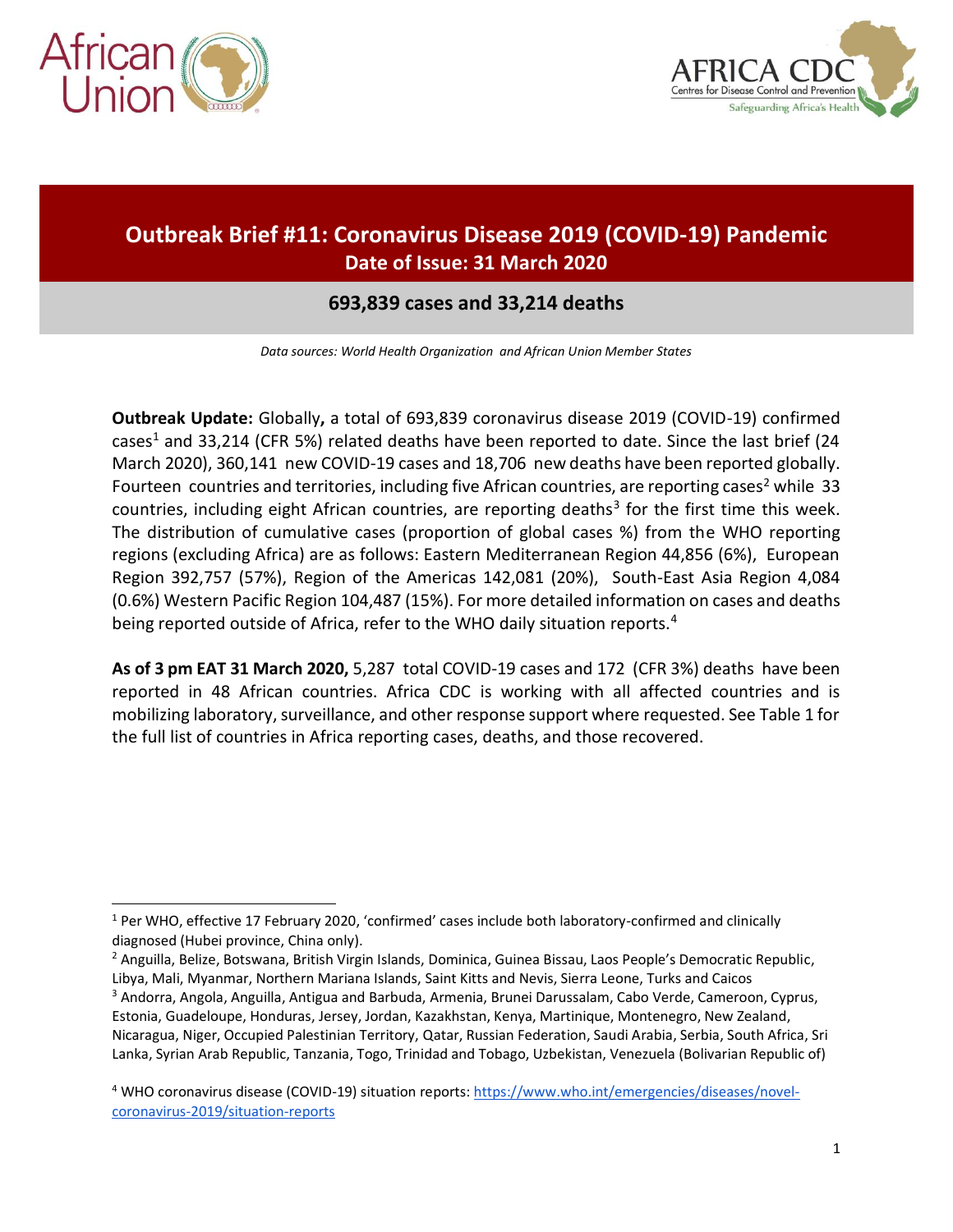



| <b>Country</b>           | No. of cases<br>(new) | No. of<br>deaths (new)   | No.<br>recovered         | <b>Transmission Type<sup>6</sup></b> |  |  |  |
|--------------------------|-----------------------|--------------------------|--------------------------|--------------------------------------|--|--|--|
| <b>Central Region</b>    |                       |                          |                          |                                      |  |  |  |
| Cameroon                 | 142 (86)              | 8(8)                     | $\overline{3}$           | Local transmission                   |  |  |  |
| Central African Republic | 6(2)                  |                          | 3                        | Imported cases only                  |  |  |  |
| Chad                     | 7(4)                  | $\overline{\phantom{0}}$ | $\blacksquare$           | Imported cases only                  |  |  |  |
| Congo                    | 19(15)                |                          | $\overline{2}$           | Imported cases only                  |  |  |  |
| <b>DRC</b>               | 83 (47)               | 8(6)                     | $\mathbf{1}$             | Local transmission                   |  |  |  |
| <b>Equatorial Guinea</b> | 14(5)                 |                          |                          | Local transmission                   |  |  |  |
| Gabon                    | 16(10)                | 1(0)                     |                          | Imported cases only                  |  |  |  |
| <b>Eastern Region</b>    |                       |                          |                          |                                      |  |  |  |
| Djibouti                 | 26(23)                |                          |                          | Local transmission                   |  |  |  |
| Eritrea                  | 15(14)                |                          |                          | Imported case only                   |  |  |  |
| Ethiopia                 | 25(14)                |                          | 4                        | Local transmission                   |  |  |  |
| Kenya                    | 50 (34)               | 1(1)                     | $\mathbf{1}$             | Local transmission                   |  |  |  |
| Madagascar               | 46 (34)               | $\overline{\phantom{0}}$ | $\overline{\phantom{m}}$ | Imported cases only                  |  |  |  |
| <b>Mauritius</b>         | 143 (107)             | 3(1)                     |                          | Local transmission                   |  |  |  |
| Rwanda                   | 70 (51)               |                          |                          | Local transmission                   |  |  |  |
| Seychelles               | 10(3)                 |                          |                          | Imported cases only                  |  |  |  |
| Somalia                  | 3(2)                  |                          |                          | Imported cases only                  |  |  |  |

# **Table 1. Confirmed COVID-19 Cases Reported in Africa<sup>5</sup> 24- 31 March 2020, 3pm EAT**

 $\overline{a}$ 

<sup>&</sup>lt;sup>5</sup> New numbers reported since last weekly report (12 March 2020)

<sup>6</sup> **Local transmission:** indicates locations where the source of infection is within the reporting location; **Imported cases:** only indicates locations where all cases have been acquired outside the location of reporting.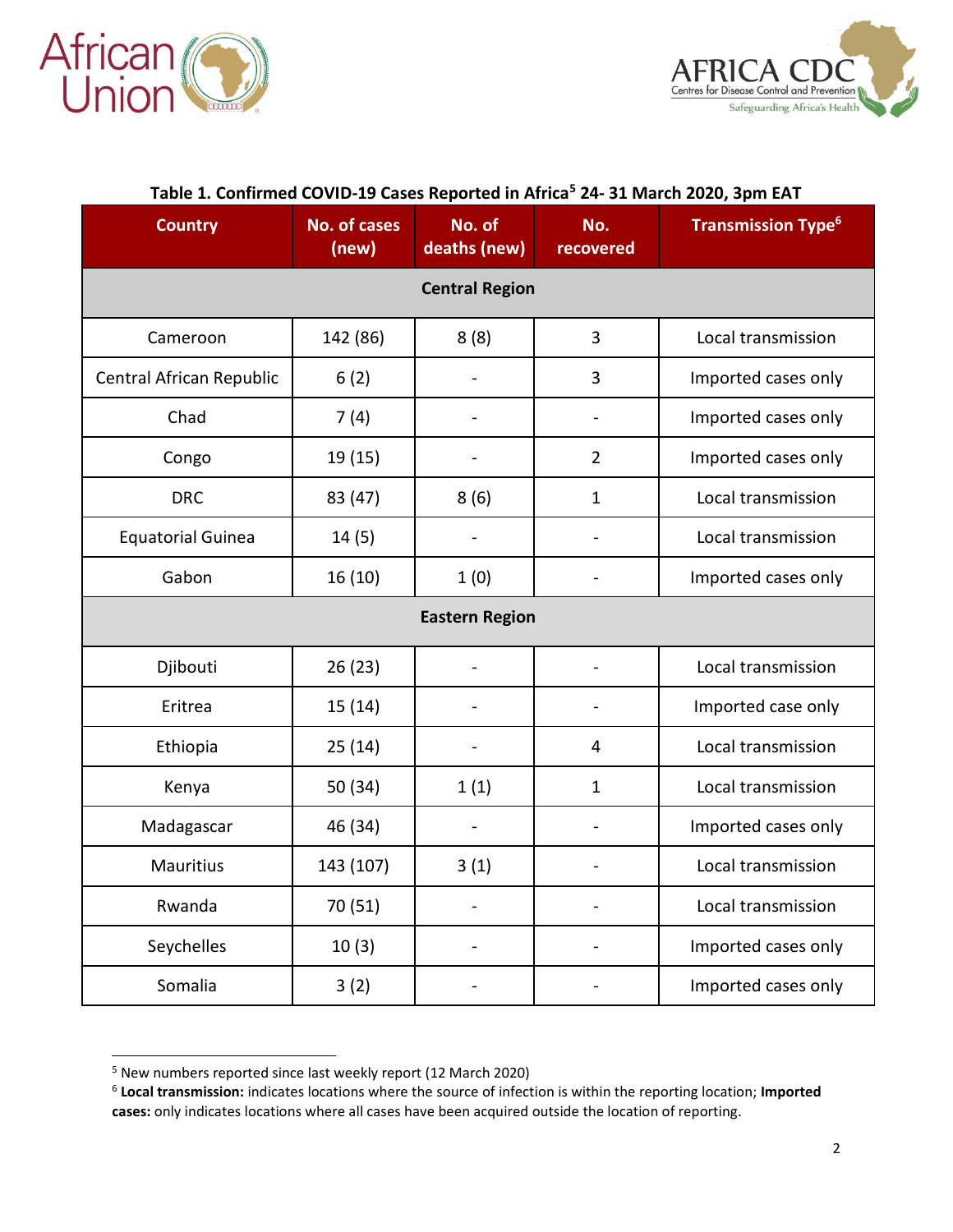



| Sudan                  | 6(4)        | 2(1)                         |                              | Imported cases only |  |  |  |
|------------------------|-------------|------------------------------|------------------------------|---------------------|--|--|--|
| Tanzania               | 19(7)       | 1(1)                         | $\mathbf{1}$                 | Imported cases only |  |  |  |
| Uganda                 | 33(24)      | $\overline{\phantom{a}}$     | $\qquad \qquad \blacksquare$ | Local transmission  |  |  |  |
| <b>Northern Region</b> |             |                              |                              |                     |  |  |  |
| Algeria                | 582 (3521)  | 35(18)                       | 77                           | Local transmission  |  |  |  |
| Egypt                  | 656 (290)   | 41 (22)                      | 150                          | Local transmission  |  |  |  |
| Libya                  | 8(8)        |                              | -                            | Local transmission  |  |  |  |
| Mauritania             | 3(1)        |                              |                              | Imported cases only |  |  |  |
| Morocco                | 556 (413)   | 33 (29)                      | 15                           | Local transmission  |  |  |  |
| Tunisia                | 362 (248)   | 9(6)                         | $\mathbf{1}$                 | Local transmission  |  |  |  |
| <b>Southern Region</b> |             |                              |                              |                     |  |  |  |
| Angola                 | 7(5)        | 2(2)                         |                              | Imported cases only |  |  |  |
| Botswana               | 3(3)        |                              |                              | Imported cases only |  |  |  |
| Eswatini               | 9(5)        |                              |                              | Local transmission  |  |  |  |
| Mozambique             | 8(7)        |                              |                              | Local transmission  |  |  |  |
| Namibia                | 11(7)       | $\qquad \qquad \blacksquare$ | $\qquad \qquad -$            | Imported cases only |  |  |  |
| South Africa           | 1,326 (924) | 2(2)                         | 31                           | Local transmission  |  |  |  |
| Zambia                 | 35 (32)     |                              |                              | Local transmission  |  |  |  |
| Zimbabwe               | 8(6)        | 1(1)                         |                              | Local transmission  |  |  |  |
| <b>Western Region</b>  |             |                              |                              |                     |  |  |  |
| Benin                  | 6(1)        |                              | $\mathbf{1}$                 | Imported cases only |  |  |  |
| <b>Burkina Faso</b>    | 246 (147)   | 12(8)                        | 31                           | Local transmission  |  |  |  |
| Cape Verde             | 6(5)        | 1(1)                         |                              | Imported cases only |  |  |  |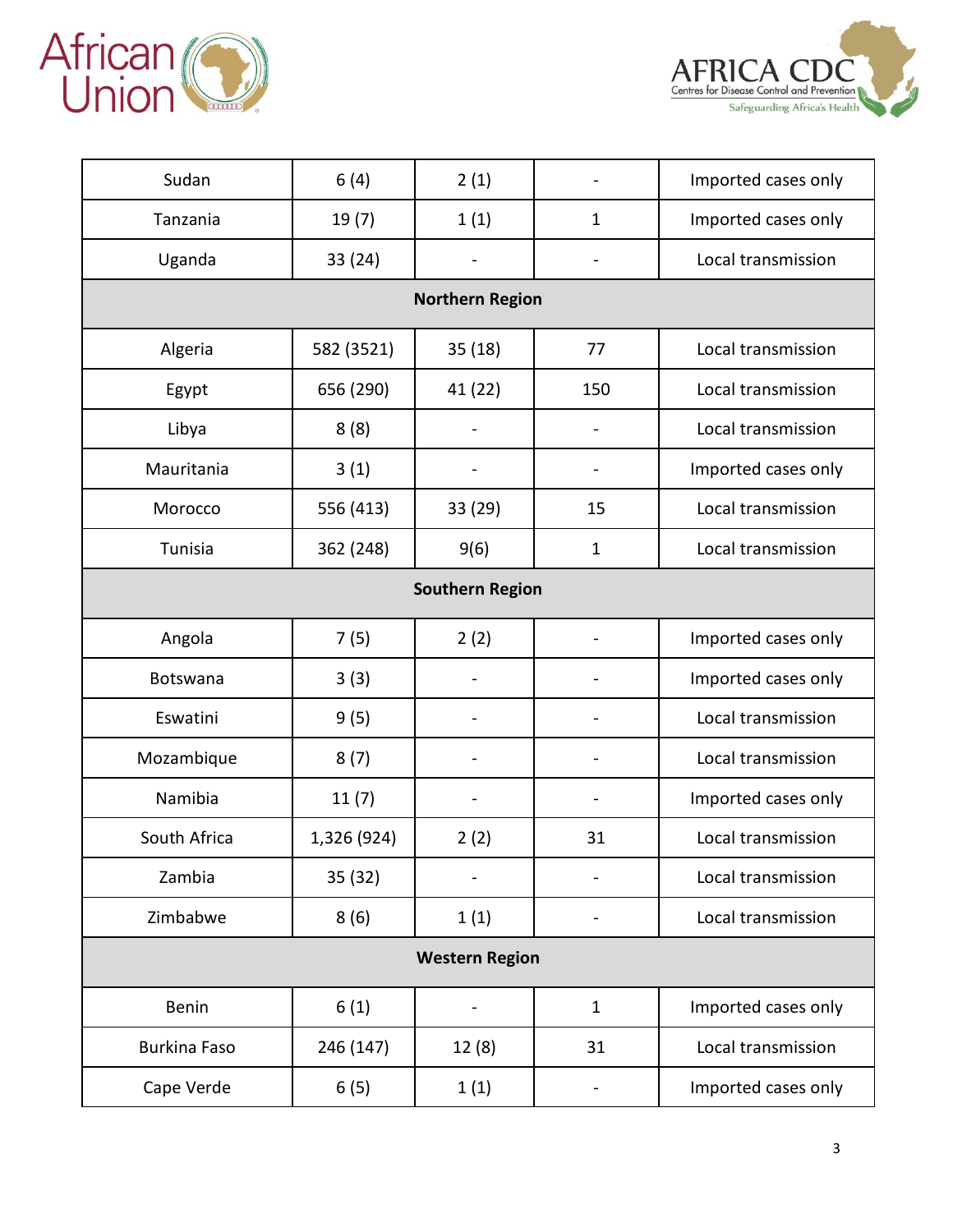



| Côte d'Ivoire | 168 (143)     | 1(1)      | 6              | Local transmission  |
|---------------|---------------|-----------|----------------|---------------------|
| Gambia        | 4(2)          | 1(0)      |                | Imported cases only |
| Ghana         | 152 (128)     | 5(4)      | $\overline{2}$ | Local transmission  |
| Guinea        | 16 (12)       |           | $\mathbf 1$    | Imported cases only |
| Guinea-Bissau | 2(2)          |           |                | Imported cases only |
| Liberia       | 3(0)          |           |                | Local transmission  |
| Mali          | 18 (18)       | 1(1)      |                | Local transmission  |
| Niger         | 18 (16)       | 1(1)      |                | Local transmission  |
| Nigeria       | 131 (91)      | 2(1)      | 3              | Local transmission  |
| Senegal       | 175 (96)      |           | 40             | Local transmission  |
| Sierra Leone  | 1(1)          |           |                | Imported cases only |
| Togo          | 34 (16)       | 1(1)      | 10             | Local transmission  |
| <b>Total</b>  | 5,287 (3,465) | 172 (115) | 383            |                     |

#### **NEW Africa CDC Response Activities:**

#### *Laboratory*

- 1. The distribution of test kits from the Ethiopia Prime Minister Abiy-Jack Ma & Alibaba Foundations Initiative has been completed in Member States. Africa CDC is following the validation of the new testing protocol with Member States
- 2. Africa CDC is planning for distribution of additional 40,000 tests to countries that are in critical need.
- 3. In collaboration with ASLM, a community of practice (online training program) was conducted on March 25. More than 110 participants attended and the forum helped to address some frequently asked questions and to provide guidance on the laboratory testing issues.
- 4. Shipment of Oxford Nanonpore Technologies equipment and reagents has started to build capacity in seven Member States. Online training will be organized once shipment is completed.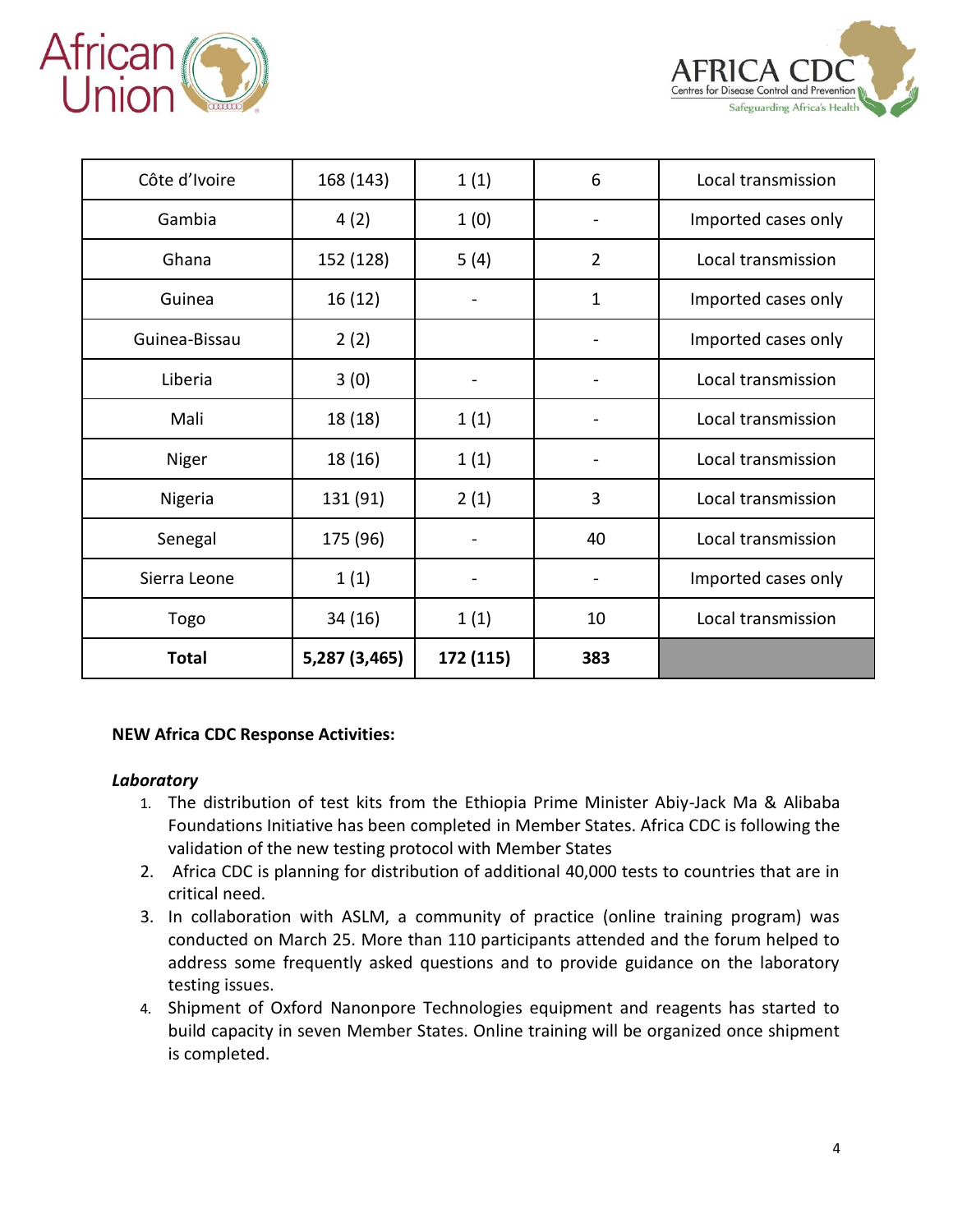



- 5. Africa CDC completed an equipment footprint analysis across the continent for GeneXpert, similarly for Roche and Abbott platforms. The projected testing needs for GeneXpert have been submitted to the company.
- 6. Shortage of viral transport media, swabs and extraction kits is now the main challenge to expanding testing. Africa CDC is looking for all possible sources for these items and will update the Member States when items are available.

### *Healthcare Preparedness*

- 7. Africa CDC initiated a continent-wide network of clinicians which met for the first time on 9 March 2020 and has been holding weekly webinars including ~300 clinicians from across the continent. The next webinar is scheduled for 2 April 2020.
- 8. Africa CDC has established an online portal with training materials via online courses, online case studies, and social media vignettes to support evidence-based care of COVID-19 patients.

### *Risk Communication*

- 9. Africa CDC continues to provide and receive updated information about the outbreak through the WhatsApp groups created for Member States communication officers and journalists. Twenty-seven journalists have been added to the media group in the last week.
- 10. Africa CDC produced two podcasts to provide information about the outbreak
- 11. Africa CDC held discussions with the Facebook team to enhance Africa CDC campaigns and messaging for COVID-19. Full proposals about this will be submitted by Facebook for consideration.
- 12. Africa CDC transitioned to a new Africa CDC website which provides access to more information about COVID-19 from Africa CDC
- 13. Africa CDC is working on a rumour tracking system for Africa CDC to monitor, aggregate, and respond to rumours, mis- and dis-information, and misconceptions about COVID-19
- 14. Africa CDC is collaborating with the Co-Creation Hub (CcHUB), the leading technology innovation Centre in Africa, to launch a call for innovative communication projects on COVID-19 based on African languages targeted at the semi-urban and rural population across Africa. The communication projects are expected to help counter disbelief and misinformation, catalyse citizens actions and solidarity as well as combat stigmatization.
- 15. Africa CDC is initiating a collaboration with Resolve to Save Lives, WHO, and a private opinion research company to survey attitudes and behaviors regarding COVID-19 and community social distancing. Reports will be provided to Member States after the initial round of surveys.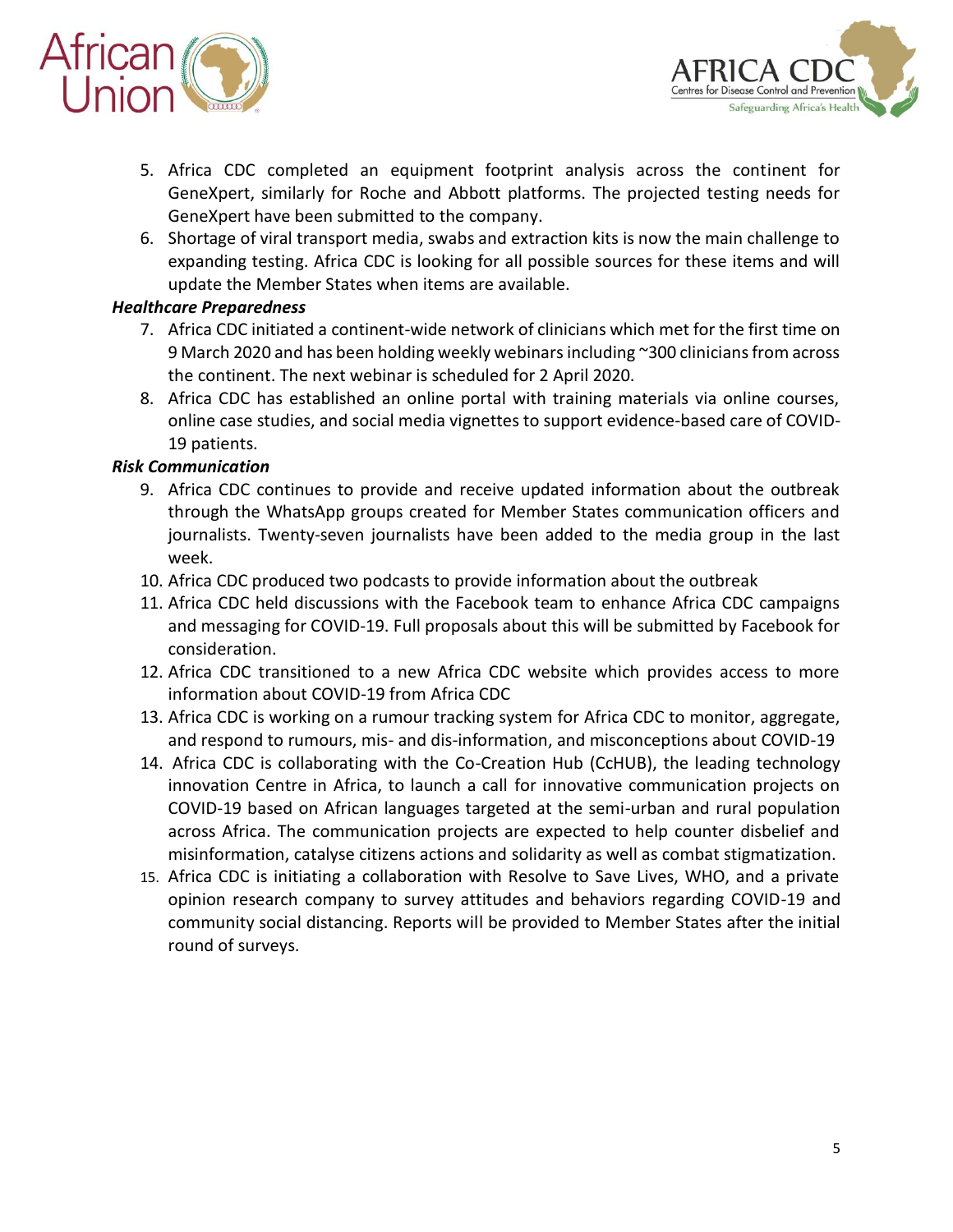



#### **Recommendations for Member States:**

- 1. All Member States should enhance their surveillance for severe acute respiratory infections (SARI)<sup>7</sup> and to carefully review any unusual patterns of SARI or pneumonia cases. Examples of enhanced surveillance include:
	- a. Adding questions about travel and testing for coronaviruses to existing influenza surveillance systems;
	- b. Notifying healthcare facilities to immediately inform local public health officials about persons who meet the case definition for SARI and/or have recent travel or contact history with someone who has traveled to a country with local transmission.
- 2. Member States that receive direct or connecting flights from affected countries should screen incoming passengers for severe respiratory illness and a history of recent travel to any country/area or territory reporting local transmission. Member States should be prepared to expand questions about recent travel to additional countries as the outbreak evolves.
- 3. Notify WHO and Africa CDC immediately if suspected or confirmed cases of infection with novel coronavirus are identified. Africa CDC should be notified by emailing [AfricaCDCEBS@africa-union.org.](mailto:AfricaCDCEBS@africa-union.org)
- 4. Provide guidance to the general public about seeking immediate medical care and informing healthcare providers about recent travel or contact history in anyone who develops symptoms of severe respiratory illness.

#### **Resources for more information:**

*Africa CDC Resources*

- Africa CDC.<http://www.africacdc.org/covid-19-and-resources>
- Guideline[s](http://www.africacdc.org/covid-19-and-resources/guidelines-policies/covid-19-and-resources/guidelines-policies/detail) [http://www.africacdc.org/covid-19-and-resources/guidelines-policies/covid-](http://www.africacdc.org/covid-19-and-resources/guidelines-policies/covid-19-and-resources/guidelines-policies/detail)[19-and-resources/guidelines-policies/detail](http://www.africacdc.org/covid-19-and-resources/guidelines-policies/covid-19-and-resources/guidelines-policies/detail)
- Infographics [http://www.africacdc.org/covid-19-and-resources/infographics/covid-19](http://www.africacdc.org/covid-19-and-resources/infographics/covid-19-and-resources/infographics/detail) [and-resources/infographics/detail](http://www.africacdc.org/covid-19-and-resources/infographics/covid-19-and-resources/infographics/detail)

*Other Resources*

 $\overline{a}$ 

- China CDC. Coronavirus overview. [http://www.chinacdc.cn/yyrdgz/202001/t20200109\\_211159.html](http://www.chinacdc.cn/yyrdgz/202001/t20200109_211159.html)
- European Centre for Disease Prevention and Control. Novel coronavirus overview. <https://www.ecdc.europa.eu/en/novel-coronavirus-china>
- National Health Commission of the People's Republic of China. [http://www.nhc.gov.cn/xcs/yqtb/list\\_gzbd.shtml](http://www.nhc.gov.cn/xcs/yqtb/list_gzbd.shtml)

<sup>&</sup>lt;sup>7</sup> WHO SARI case definition: anyone with an acute respiratory infection with a history of fever (or measured fever of ≥ 38 C°) and cough with symptom onset within the last 10 days that requires hospitalization. [https://www.who.int/influenza/surveillance\\_monitoring/ili\\_sari\\_surveillance\\_case\\_definition/en/](https://www.who.int/influenza/surveillance_monitoring/ili_sari_surveillance_case_definition/en/)